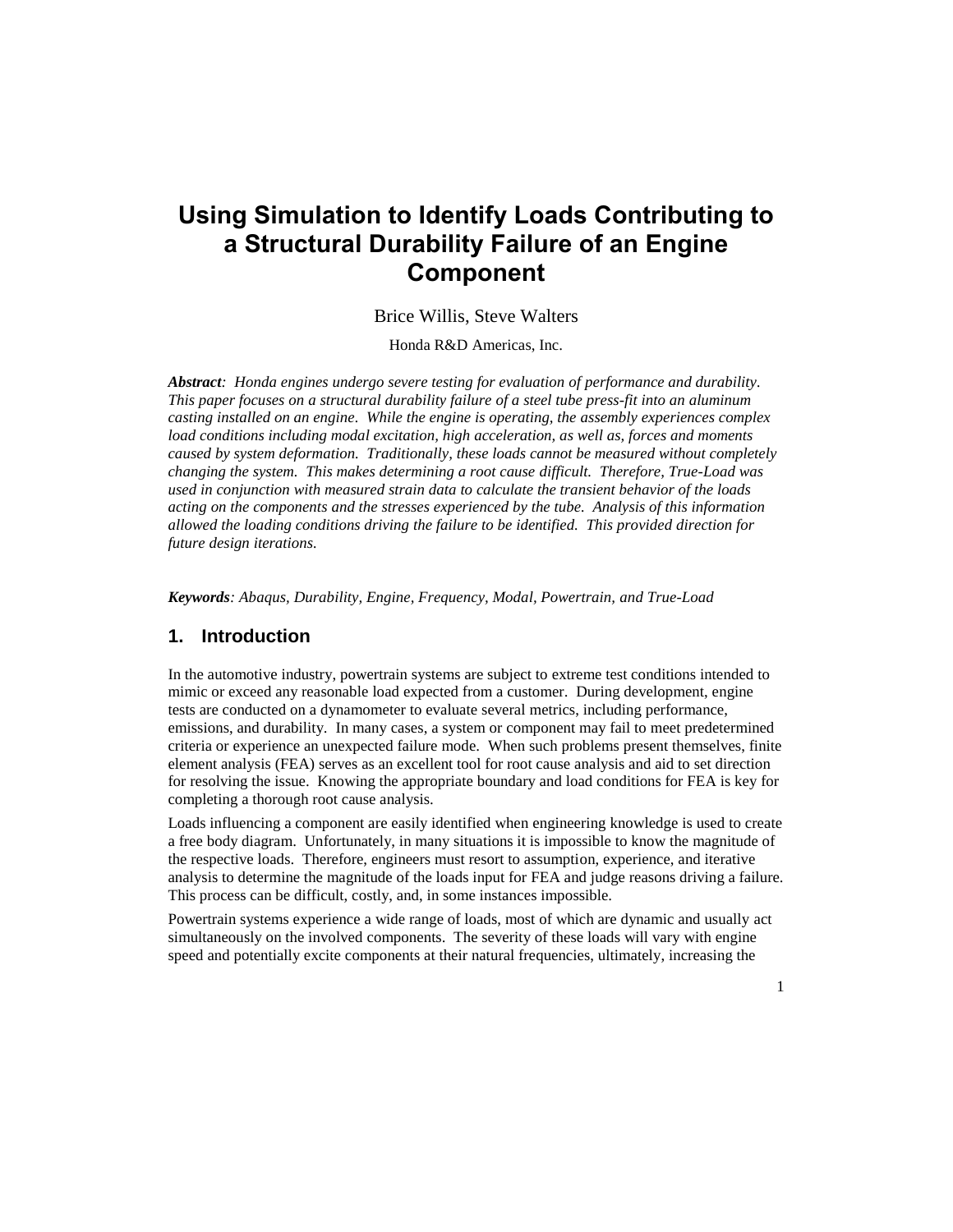amplitude of the load. Modal excitations create a high-cycle load condition leading to structural fatigue concerns. Structural failure because of high-cycle fatigue can be especially difficult to diagnose.

Excessive cyclic strain was obvious when a steel tube press-fit into an aluminum cast engine component failed during a development test. Strains in this tube are caused by a combination of loads including; modal excitations at resonant frequencies, high acceleration, as well as, forces and moments induced by deflection of mating parts. The complexity of the loading makes it very difficult to identify the loads driving the failure mode. Therefore, the magnitude and transient behavior of each load must be established to determine their influence on the part and help engineers diagnose the issue.

Abaqus/CAE and True-Load, when used in conjunction with testing, offer a toolset to allow engineers to conduct FEA and calculate load magnitudes respectively. Abaqus/CAE lets engineers build and solve finite element models with numerous loads and load types. True-Load uses FEA results from perturbation load cases and measured strain values to calculate an appropriate load magnitude for all the loads included in the perturbation step. True-Load also automatically conducts verification by comparing the calculated strains to measured strains and provides a correlation plot. This information equips engineers with the information needed to conduct a proper root cause analysis and offers confidence that their conclusions are accurate.

A root cause analysis for loads driving the failure of a press-fit tube are discussed throughout the remainder of this paper. Starting with a background describing the details of the issue, followed by methodology for the True-Load analysis, and concluding with a discussion regarding the findings of the study. Both Abaqus/CAE and True-Load proved to be valuable assets, providing engineers with an appropriate direction to resolve the durability issue.

## **2. Background**

A fluid leak was observed during development testing. Cracking of steel tube was determined to be the source of this leak. The failing tube is press-fit into an aluminum cast component installed on an engine. While operating at high engine speeds this tube cracked and became completely detached from the assembly. The crack occurred in a compression bead near the joint between the tube and the casting. Images of the assembly, the failure, and the tube are shown in [Figure 1.](#page-2-0) The circled bead in the bottom image of [Figure 1](#page-2-0) is where the crack occurs. In several tests the crack initialized in the portion opposite of the bend, the star in [Figure 1](#page-2-0) shows the rough location. The complexity of the assembly and the dynamic nature of the loading make it difficult to model the component in FEA with the proper loading. Therefore, True-Load was used to recreate the transient loads, including accelerations and the modal excitations. This allowed for the most influential loads to be determined and aid in setting a direction to resolve the problem.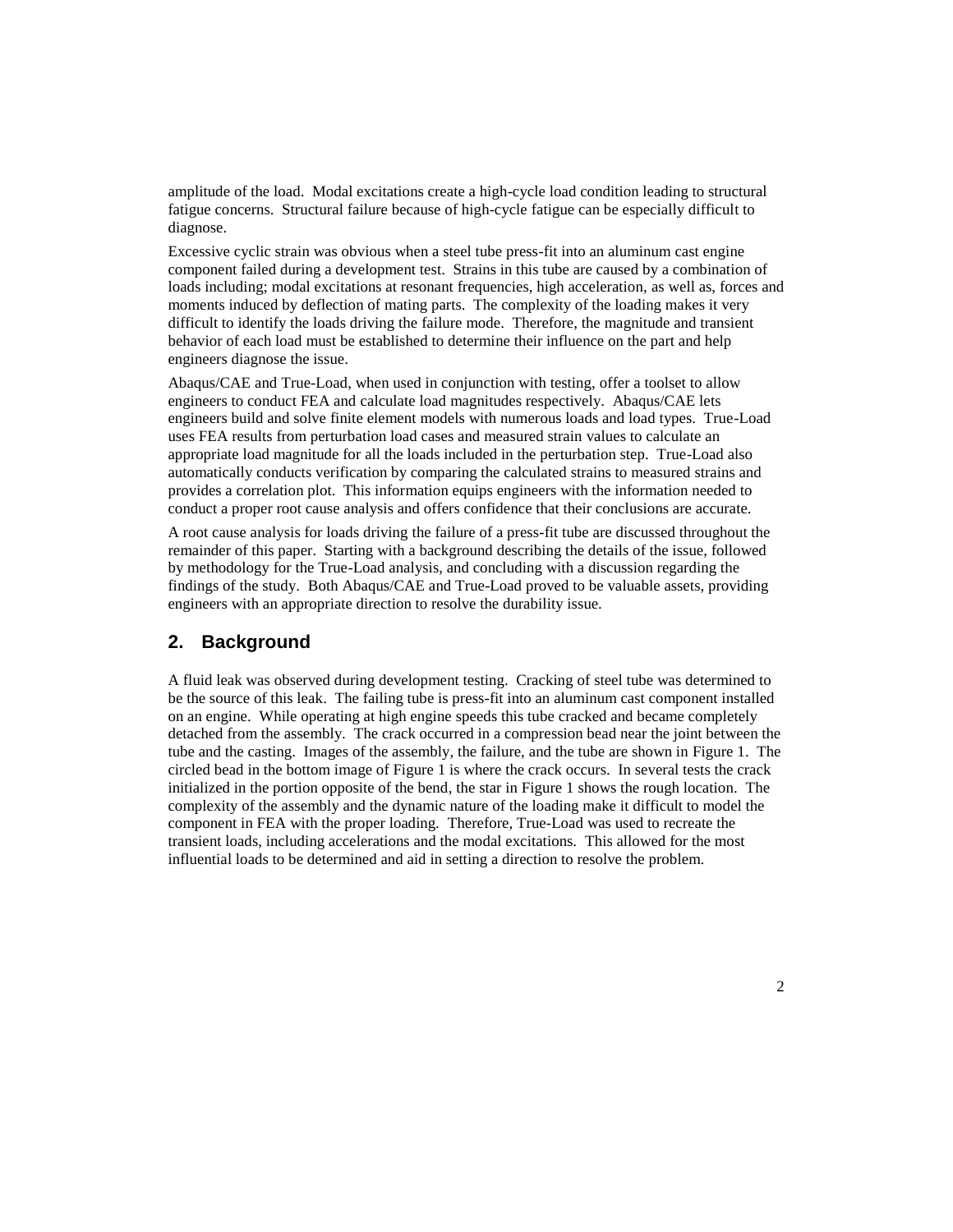

**Figure 1: Installed tube (left), Cracked tube (right), Press-fit tube (bottom)**

## <span id="page-2-0"></span>**3. Methodology**

In today's world with access to large amounts of computational power it is completely feasible to create a model of the entire engine, transmission, and dyno. However, building a model of this sort is time consuming and computationally expensive. Typically, engineers do not have the luxury of time when trying to root cause a failure. For this reason, simpler less expensive models are desired. Abaqus/CAE coupled with True-Load allows engineers to build simpler component level models while maintaining confidence in their accuracy. A table outlining the advantages and disadvantages to a full scale model and a component level model is shown in [Table 1.](#page-3-0)

For this project a FEA model of the engine component was created using Abaqus/CAE. Using this approach reduced model build time, decreased solve time, and with True-Load correlated the model to test conditions. To further reduce computational cost; the model was simplified with rigid bolts, distributing elements for connected masses, and a cut section of the mating parts. Several loads were defined for this component. Forces and moments were applied to one of the mounting faces to account for induced deflections. Body accelerations in X, Y, and Z directions were added to account for gross vibrations. The model was also constrained in all degrees of freedom on the cut faces of the mating parts. In addition to these load cases, a modal perturbation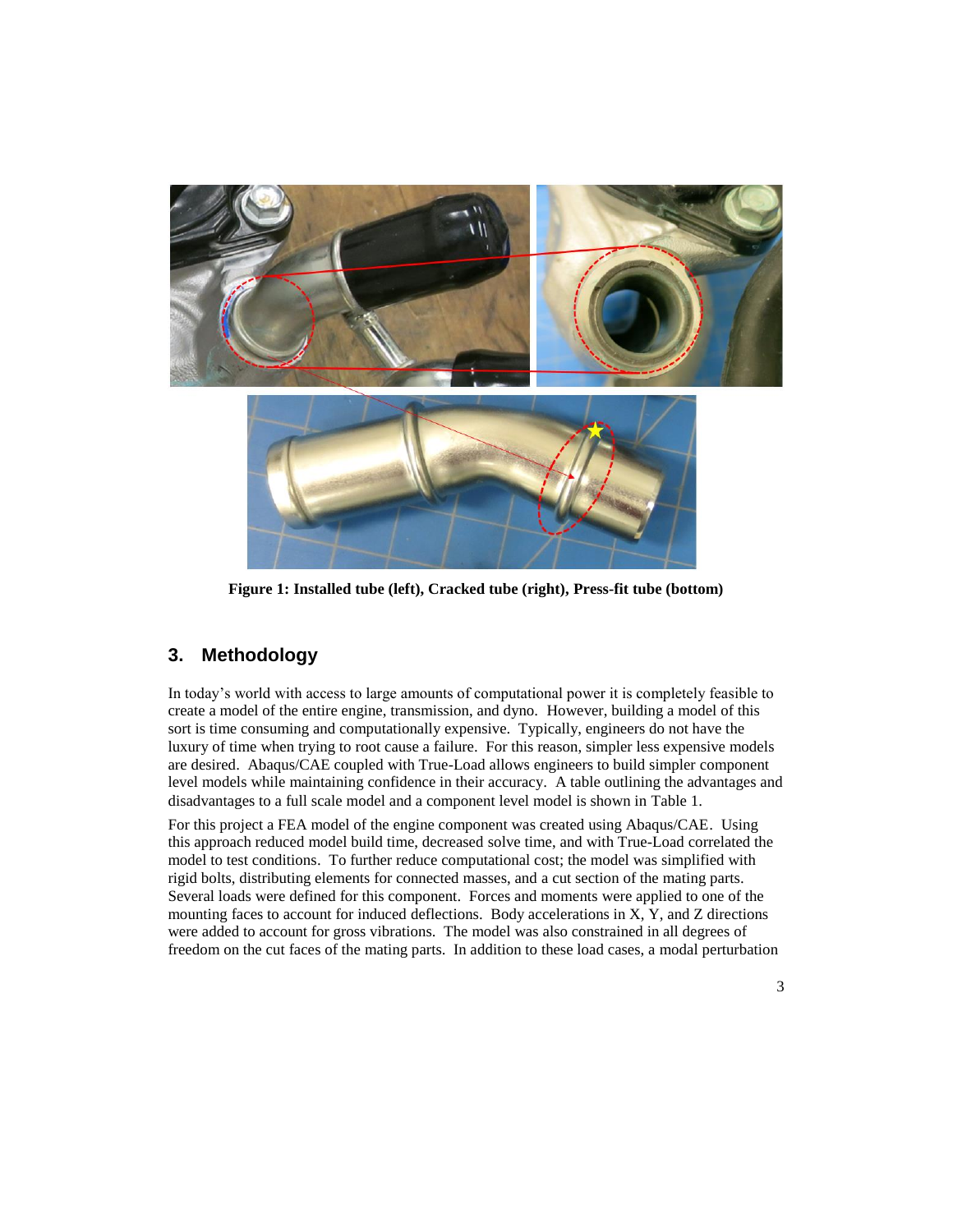<span id="page-3-0"></span>step was used to find the first six mode shapes. The FEA solution for this model was then used as an input for True-Load Pre-test.

|                                 | <b>Advantages</b>                                     | <b>Disadvantages</b>                                     |
|---------------------------------|-------------------------------------------------------|----------------------------------------------------------|
| <b>Full Scale Model</b>         | -Less Assumptions                                     | -High Build Time<br>-High Solve Time<br>-High Complexity |
| <b>Component Level</b><br>Model | -Low Build Time<br>-Low Solve Time<br>-Low complexity | -Many Assumptions                                        |

**Table 1: Advantages/Disadvantages of modeling methods**

True-Load Pre-test calculated strain gauge locations based on the strain fields predicted for the solved load cases. A total of 24 gauge locations were calculated to maintain the appropriate gauge to load case ratio of 1.5 or higher. An instrumented physical part, with gauges in these locations, was used to take measurements for several engine sweeps. The sampling frequency was set to 6000 Hz to capture high frequency effects. The strain signal and the gauge locations on the failing tube are shown in [Figure 2.](#page-3-1) To identify resonance, a frequency analyses for the strain signals was completed and compared to the frequencies predicted by FEA. The frequency analysis for gauge 7 shows high peak amplitudes at frequencies consistent with mode 4 and 5 predicted by FEA (see [Figure 3\)](#page-4-0). Thus, highlighting modal excitations as an area of concern.



<span id="page-3-1"></span>**Figure 2: Measured strain and gauge locations on the failing tube**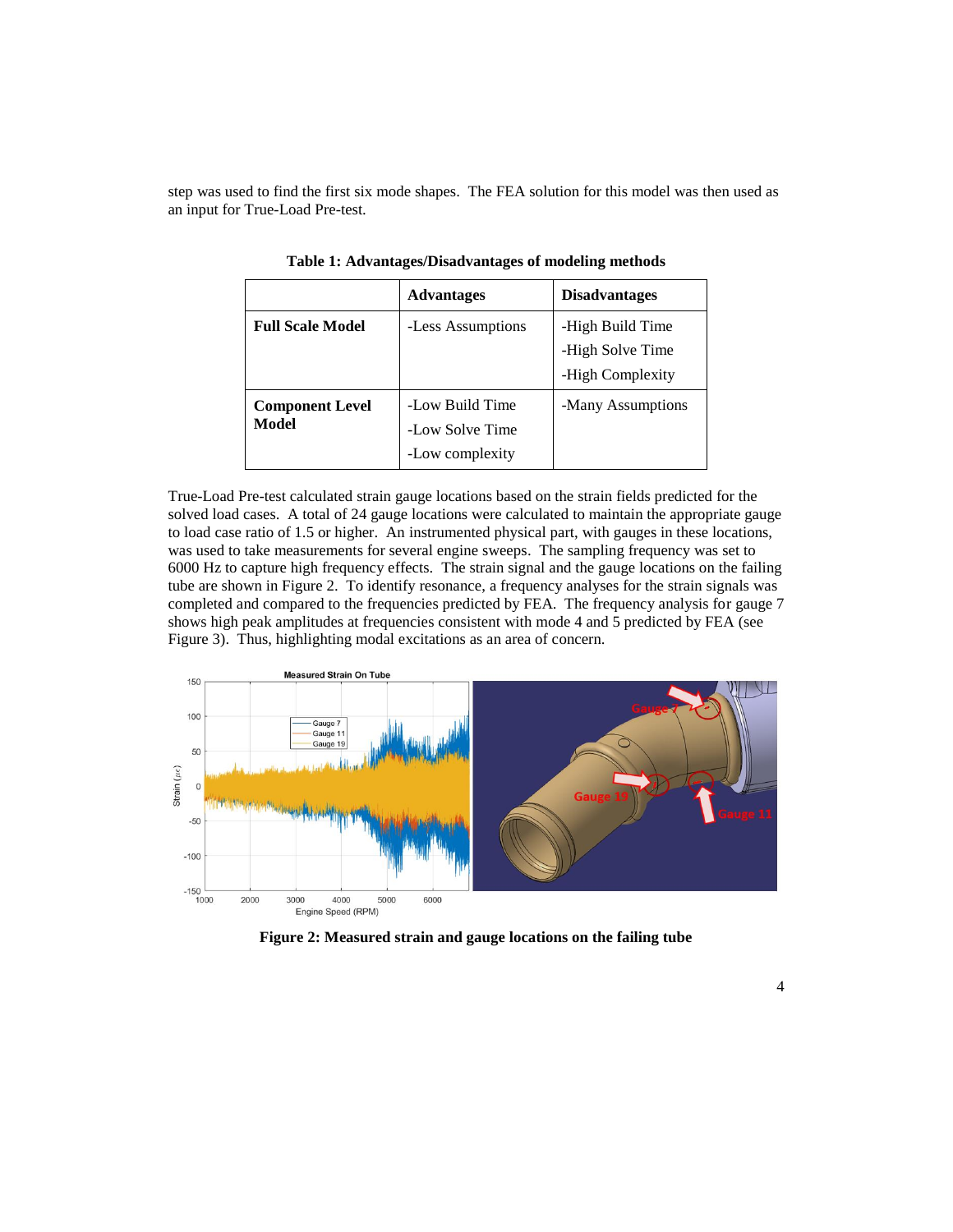

**Figure 3: Frequency analysis for gauge 7**

<span id="page-4-0"></span>True-Load Post-Test, the gauge locations, and the measured strains were used to calculate the magnitude of the loads acting on the assembly. To do this True-Load simulates a strain field based on scaled strains from the perturbation load cases and attempts to correlate the simulated strains to the strain measurements. The overall correlation, including all the gauges, for the simulated strain and the test measurements is shown in the left image of [Figure 4.](#page-5-0) A slope of one is desirable for this plot. It can be seen that the slope of the overall data is trending toward one but is very scattered. Therefore, in order to provide higher confidence in the True-Load results the strain correlation was reviewed for the gauges placed on the failing tube. The right image of [Figure 4](#page-5-0) shows the correlation for gauge 7, the gauge closest to the failure. This correlation shows a very good strain correlation, providing confidence in the results for the tube in question.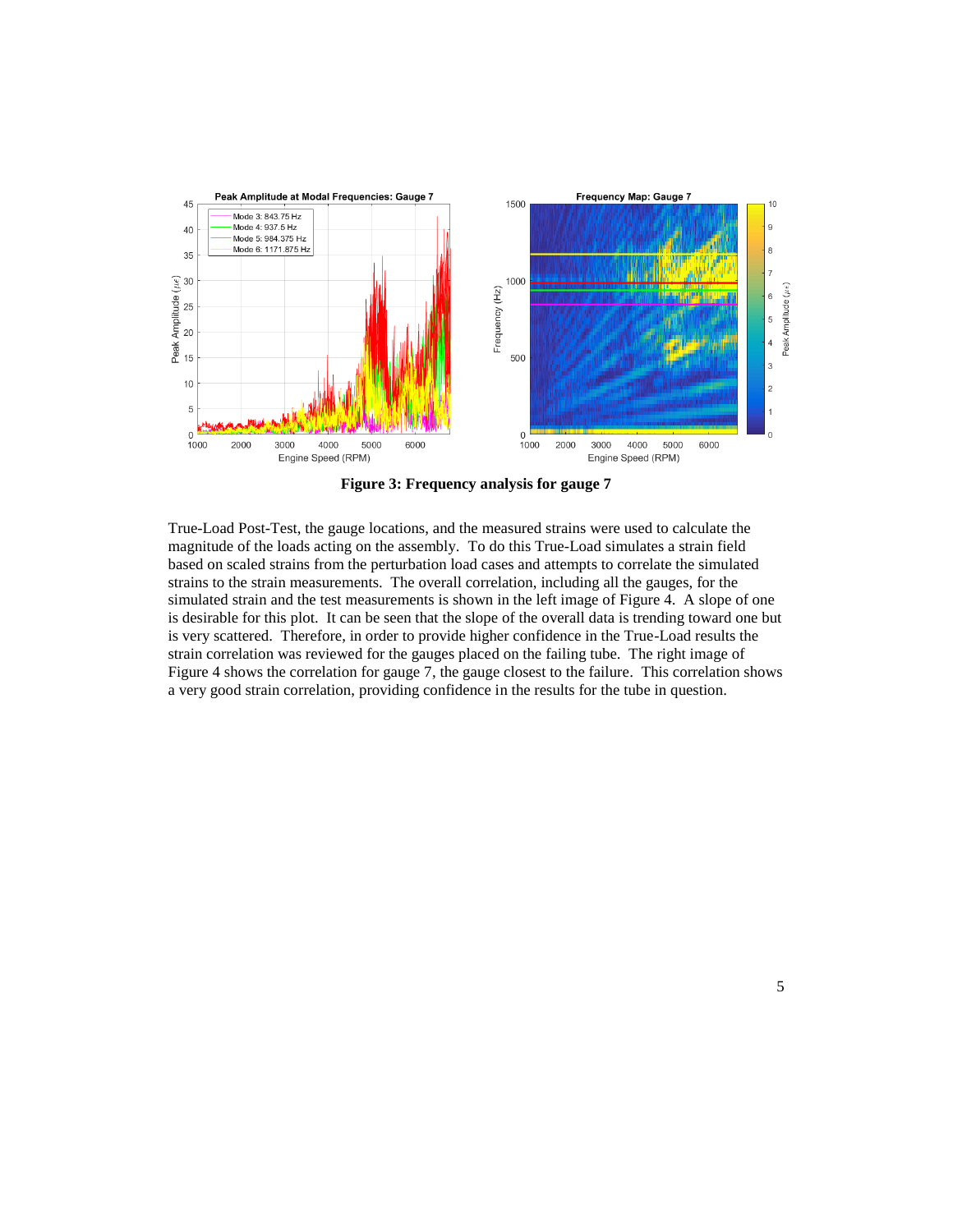

<span id="page-5-0"></span>**Figure 4: Overall strain correlation (left) and gauge 7 strain correlation (right)**

Focus was placed on the modal contributions calculated by True-Load. Only the first six mode shapes were considered for the True-Load calculations. The modal contribution factors calculated for a single engine sweep are shown i[n Figure 5,](#page-6-0) [Figure 6,](#page-6-1) and [Figure 7.](#page-7-0) True-Load calculates mode 1, mode 4, and mode 5 as the highest contributing modal excitations. This correlates with the analysis shown in [Figure 3.](#page-4-0) Mode 1 was not highlighted in this frequency analysis, therefore, this frequency is more important for strains of the overall assembly but not the tube itself. This information was used to study the stress amplitudes of the tube.

True-Load was used to calculate peak stress values for elements of the tube. This highlighted the peak stress location on its inner and outer surfaces. The stress contours are shown in [Figure 8.](#page-7-1) These contours are a compilation of the maximum stress values over the entire transient event. From the contours, the element with the largest stress value was selected for a frequency analysis.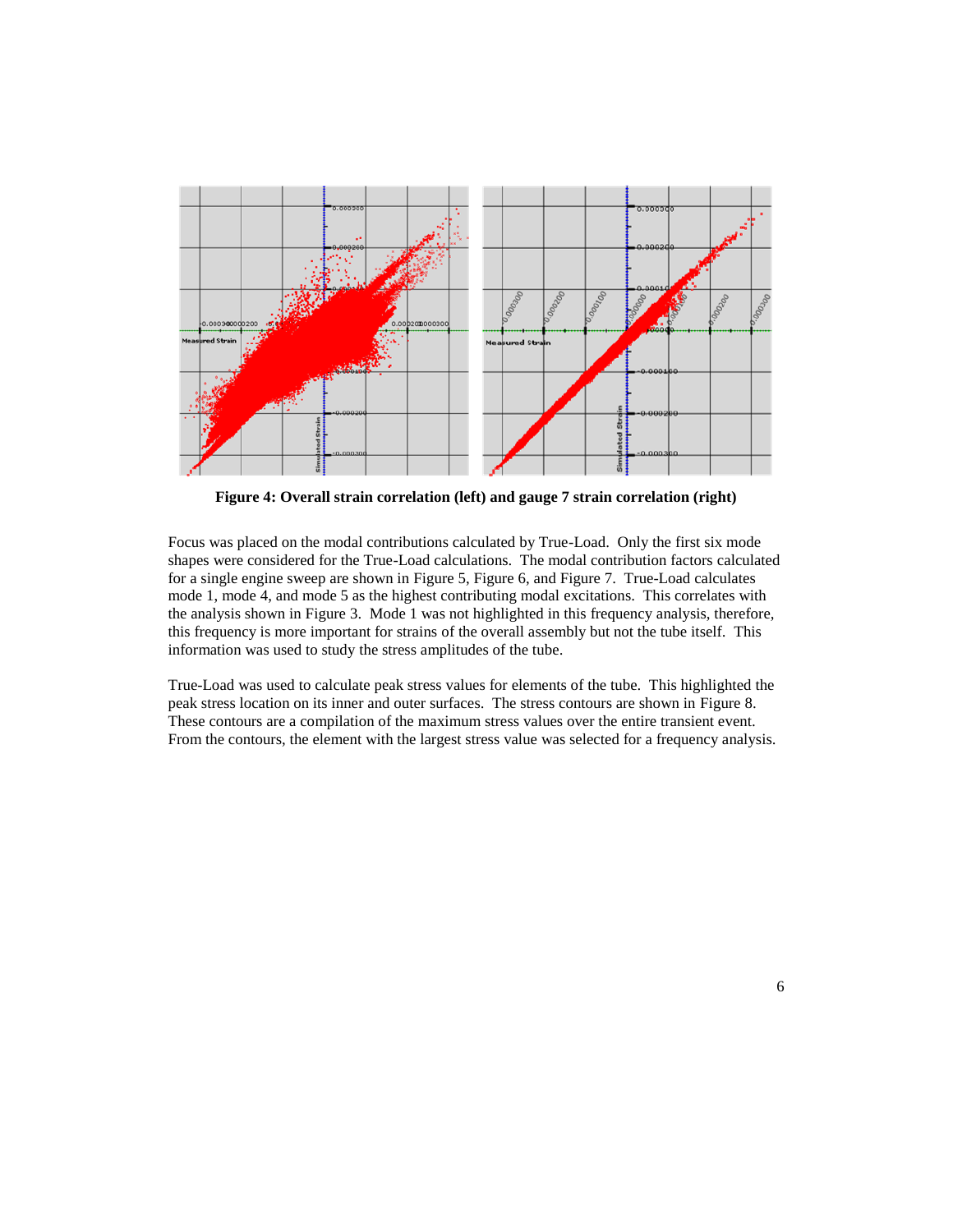

**Figure 5: Mode 1 (left) and Mode 2 (right) contribution factors**

<span id="page-6-0"></span>

<span id="page-6-1"></span>**Figure 6: Mode 3 (left) and Mode 4 (right) contribution factors**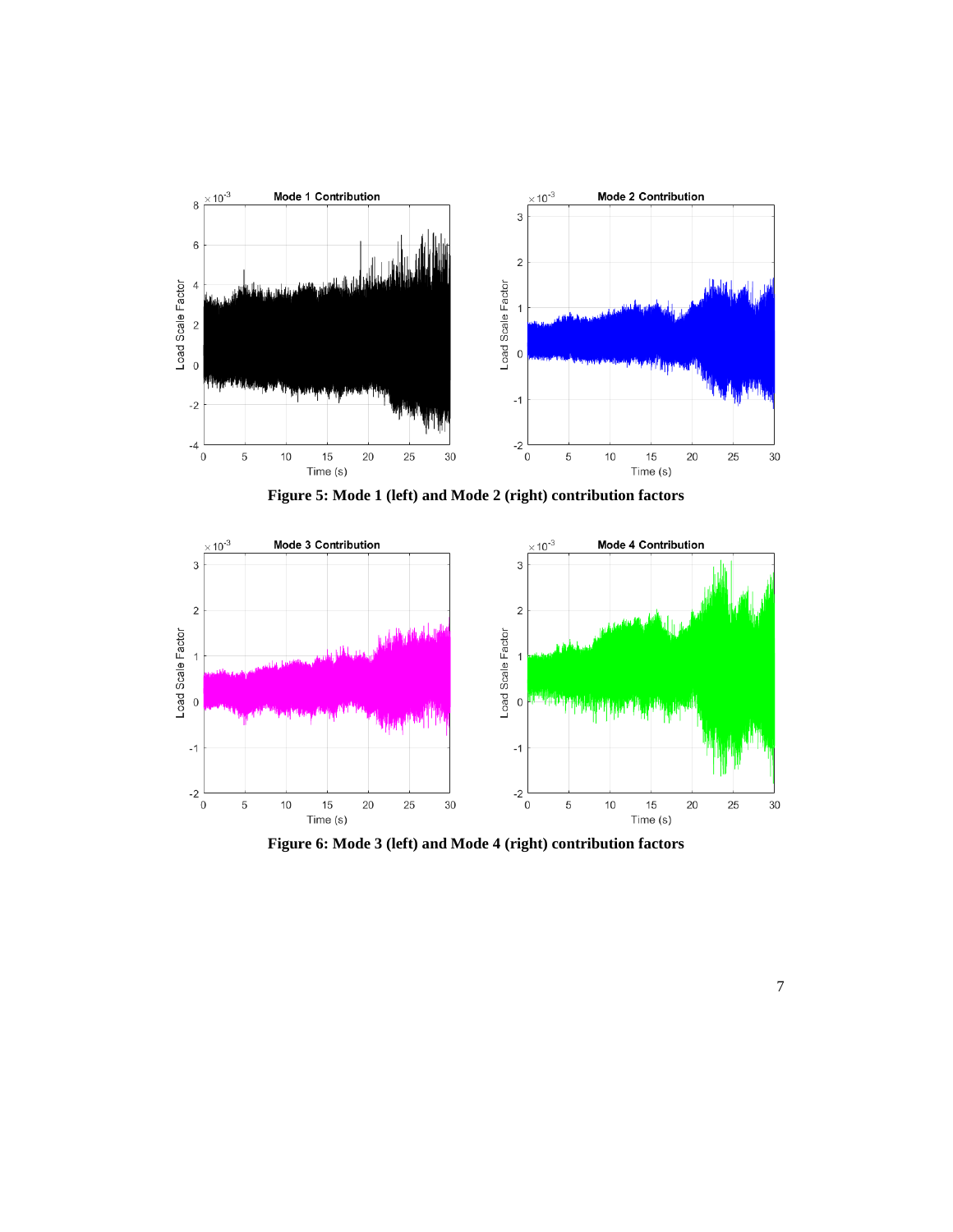

**Figure 7: Mode 5 (left) and Mode 6 (right) contribution factors**

<span id="page-7-0"></span>

<span id="page-7-1"></span>**Figure 8: True-Load maximum stress calculation**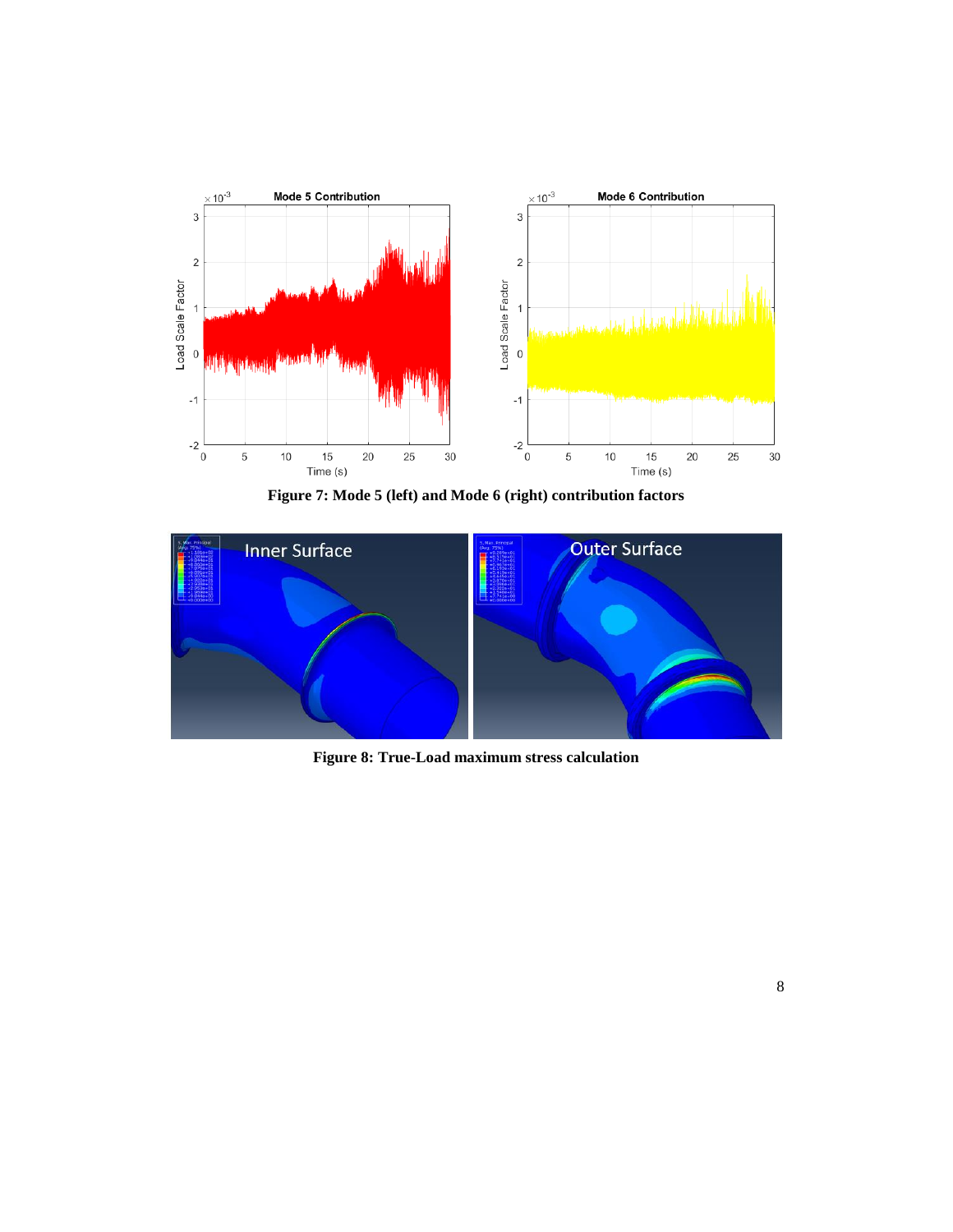

**Figure 9: Baseline frequency analysis of high stress element of tube**

<span id="page-8-0"></span>Principal stress values for the max stress element were calculated at each step in the engine sweep. This calculation included all of the scaled load functions calculated by the initial True-Load correlation. A frequency analysis of this stress signal was completed and is shown in [Figure 9.](#page-8-0) As expected, the image shows high peak amplitudes for the frequencies of mode 4 and mode 5.

To understand how load functions from mode 4 and mode 5 influenced the stress amplitude of the tube, True-Load was used to create an event without these modal excitations. This was done by excluding the modal contribution loads for modes 4 and 5 from the stress calculation. A frequency analysis of the updated stress signal was completed and shown in [Figure 10.](#page-9-0) The images in this figure, when compared to the original, show how the stress amplitudes are reduced when strains from these modes are excluded.